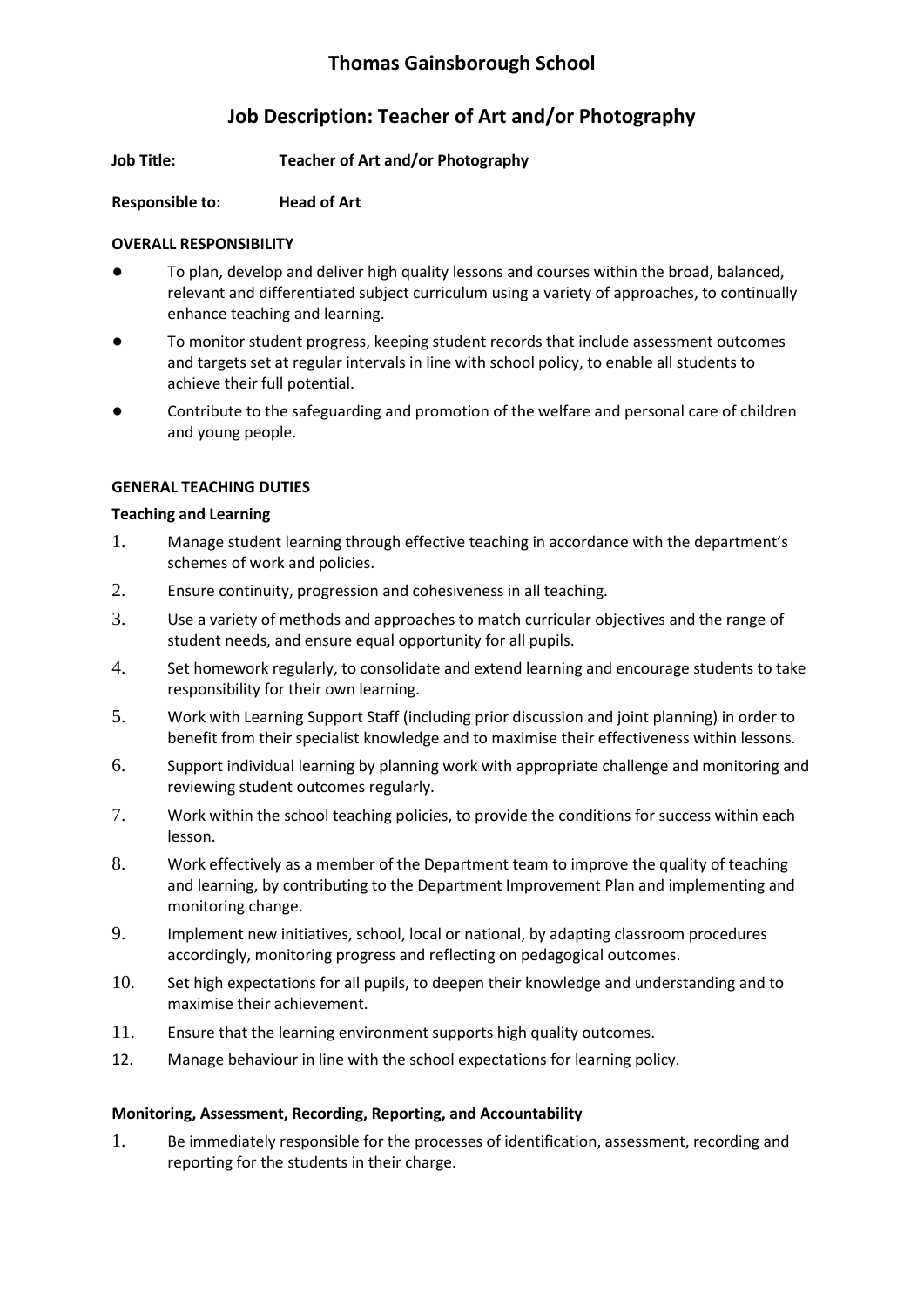- 2. Track student progress, monitoring achievement against targets set, and take appropriate action on student outcomes.
- 3. Assess students' work systematically and use the results to inform future planning, teaching and curricular development.
- 4. Contribute towards the implementation of IEPs as detailed in the current Code Of Practice particularly the planning and recording of appropriate actions and outcomes related to set targets.
- 5. Be familiar with statutory assessment and reporting procedures and prepare and present informative, helpful and accurate reports to parents.
- 6. Keep an accurate register of students for each lesson. Unexplained absences or patterns of absence should be reported immediately in accordance with the School policy.

#### **Subject Knowledge and Understanding**

- 1. Have a thorough and up-to-date knowledge and understanding of the National Curriculum programmes of study, level descriptors and specifications for examination courses.
- 2. Keep up-to-date with research and developments in pedagogy in the subject area.
- 3. Contribute to the effective use of subject resources, including evaluation of new materials and equipment.
- 4. Keep up-to-date with technological change and the use of technology to enhance delivery, and student access, to the subject.

#### **Professional Standards and Development**

- 1. Be a role model to students through personal presentation and professional conduct.
- 2. Arrive in class, on or before the start of the lesson, and begin and end lessons on time.
- 3. Cover for absent colleagues as is reasonable, fair and equitable.
- 4. Be familiar with the School and Department handbooks and Departmental Portfolio contents and support all the School's policies, e.g. those on Health and Safety, Citizenship, Literacy, Numeracy and ICT.
- 5. Establish effective working relationships with professional colleagues and associate staff.
- 6. Be involved in extra-curricular activities where appropriate such as making a contribution to after-school clubs and visits.
- 7. Maintain a working knowledge and understanding of teachers' professional duties as set out in the current School Teachers' Pay and Conditions.
- 8. Liaise effectively with families and with other agencies with responsibility for students' education and welfare.
- 9. Be aware of the role of the Governing Body of the School and support it in performing its duties.
- 10. Be familiar with and implement the relevant requirements of the current SEN Code of Practice, DDA and Access to Work.

#### **Health and Safety**

- 1. Be aware of the responsibility for personal Health, Safety and Welfare and that of others who may be affected by your actions or inactions.
- 2. Cooperate with the employer on all issues to do with Health, Safety and Welfare.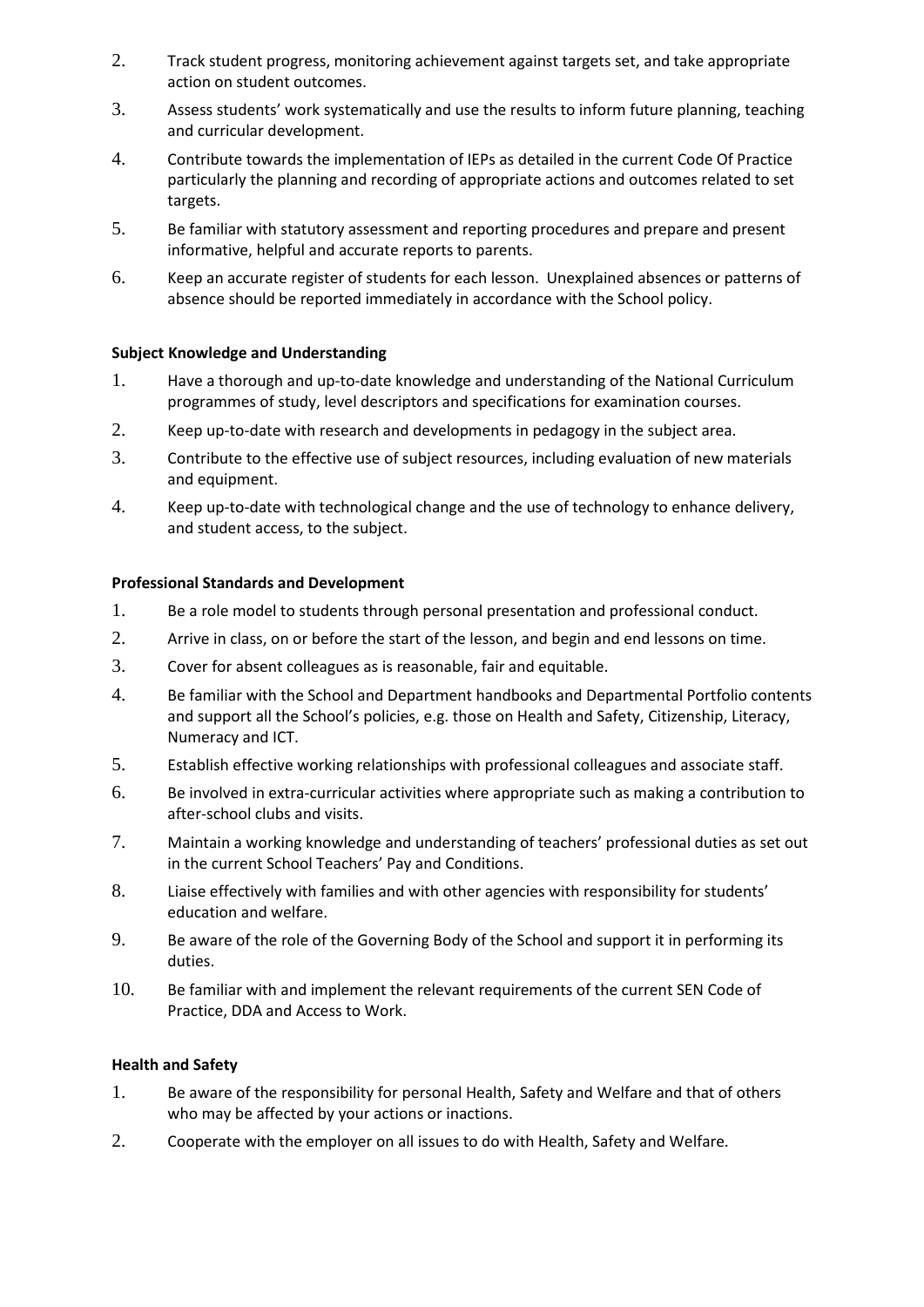#### **Continuing Professional Development**

- 1. In conjunction with the Line Manager, take responsibility for personal professional development, keeping up-to-date with research and developments in teaching pedagogy and changes in the School curriculum, which may lead to improvements in teaching and learning.
- 2. Undertake any necessary professional development as identified in the School Improvement Plan taking full advantage of any relevant training and development available.
- 3. Implement and develop pedagogic procedures introduced through school, local or government initiatives.
- 4. Implement the use of new technologies that enhance teaching and learning.
- 5. Participate in leadership, peer and self monitoring and evaluation schemes, responding to, and acting upon, advice and guidance received.
- 6. Carry out reflective practice exercises to move classroom practice, teaching and learning, forward.
- 7. Use 'gained time' by revising teaching, learning and curriculum materials in readiness for new academic year; participate in collaborative planning sessions; provide additional student support or any activity directed by the Headteacher.
- 8. Maintain a professional portfolio of evidence and learning log to support the Performance Management process - evaluating and improving own practice.
- 9. Contribute to departmental development by sharing professional learning, expertise and skills with others in the team, through departmental training activities such as coaching and mentoring.

#### **ADDITIONAL RESPONSIBILITIES**

Undertake any duties reasonably requested by the Headteacher